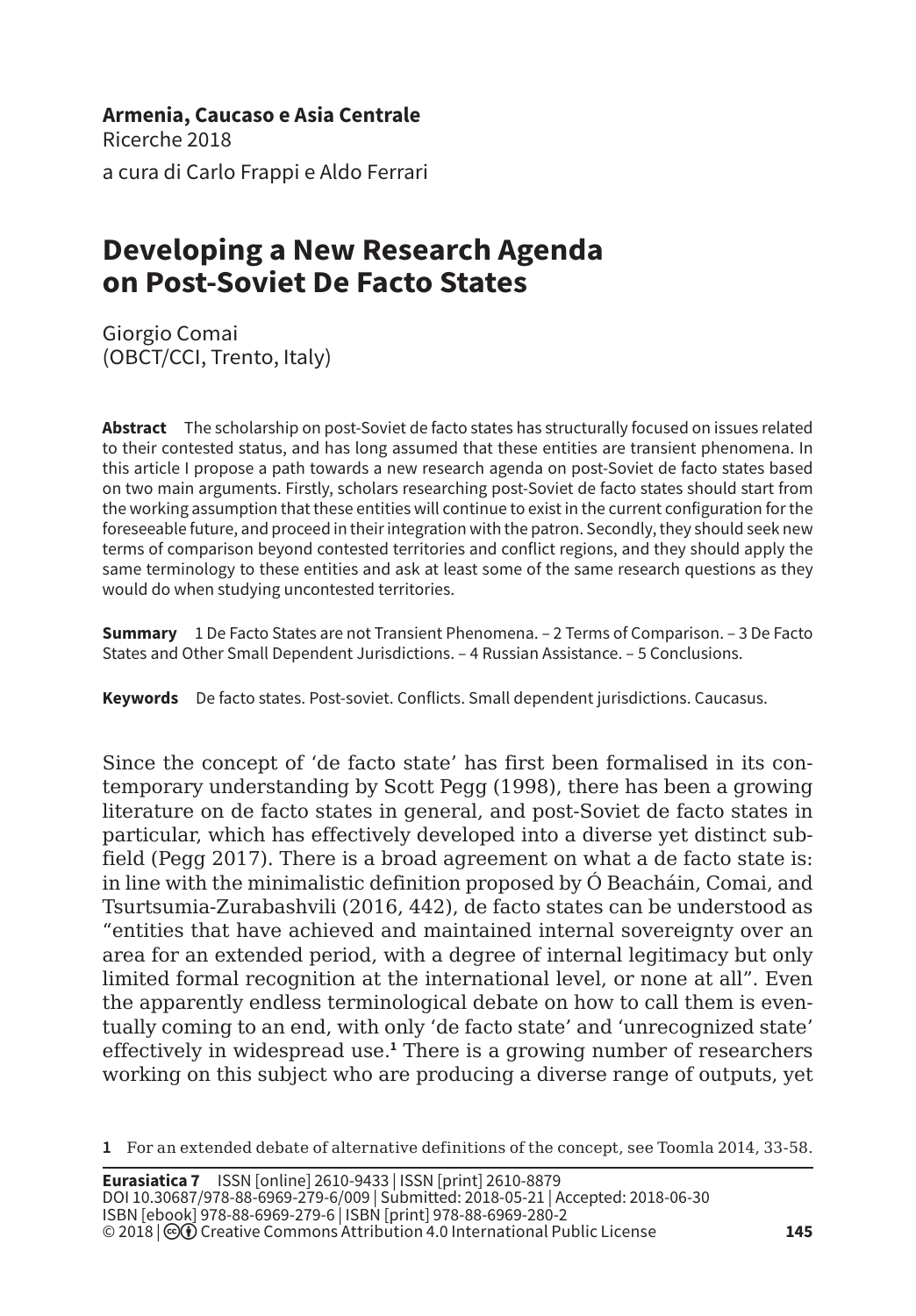most research on de facto states still focuses on issues related to conflict and non-recognition. This trend is structural, since after all there is a meaningful interest in international academic and policy-making circles towards a place such as South Ossetia and not, for example, towards the Georgian region of Imereti, largely because of the contested status of the former.

However, exclusive focus on conflict and recognition issues risks being a distraction from prevalent dynamics on the ground. As I will argue, to overcome these limitations it is necessary to broaden the research focus to include non-conflict dynamics by acknowledging that these entities are not transient, and by finding alternative terms of reference beyond other unrecognized states or conflict regions. In this context, I will mostly refer to established cases of post-Soviet de facto states (Transnistria, Abkhazia, South Ossetia, and Nagorno Karabakh), and will not explicitly discuss the contested 'people's republics' in Donetsk and Lugansk. As of this writing, they should indeed be considered de facto states, but due to the fact that prevalent political and economic dynamics there have not yet stabilised some of the arguments advanced in this article do not (yet) fully apply to them.

### **1 De Facto States are not Transient Phenomena**

Especially in earlier years of studies on de facto states, a widespread conviction that de facto states are transient phenomena has led scholars to focus on various avenues for surpassing the status issue by looking at some form or another of integration with the parent state. Analysing the literature on de facto states, Broers (2013, 65) suggested that starting from the early 2000s it was becoming increasingly clear that these entities were not ephemeral phenomena. Acknowledging this fact has indeed led scholars to research what it was that enabled their continued existence (King 2001; Lynch 2004), yet it did not change the core assumption that they would not last long. As of 2006, one of the main experts on these territories would still argue that a "federal settlement […] must be regarded as the most likely end to most unrecognized quasi-states" (Kolstø 2006, 738), which was the established wisdom at the time (Coppieters, Darchiashvili, Akaba 2000; Potier 2001; Coppieters et al. 2004).**<sup>2</sup>** In his 2009 book on de facto states, Geldenhuys (2009, 45) would still matter-of-factly write that "although all of today's contested states have been in existence for well over ten years and many could survive several more years, they are all ultimately transient phenomena expected to disappear". Even an edited book on the subject that aimed to allow "such entities to be viewed as, if

**<sup>2</sup>** As of 2000, even Vyacheslav Chirikba, who would later become minister of foreign affairs of Abkhazia, was still openly reasoning on constitutional arrangements that would see Abkhazia and Georgia within a common state (Chirikba 2000).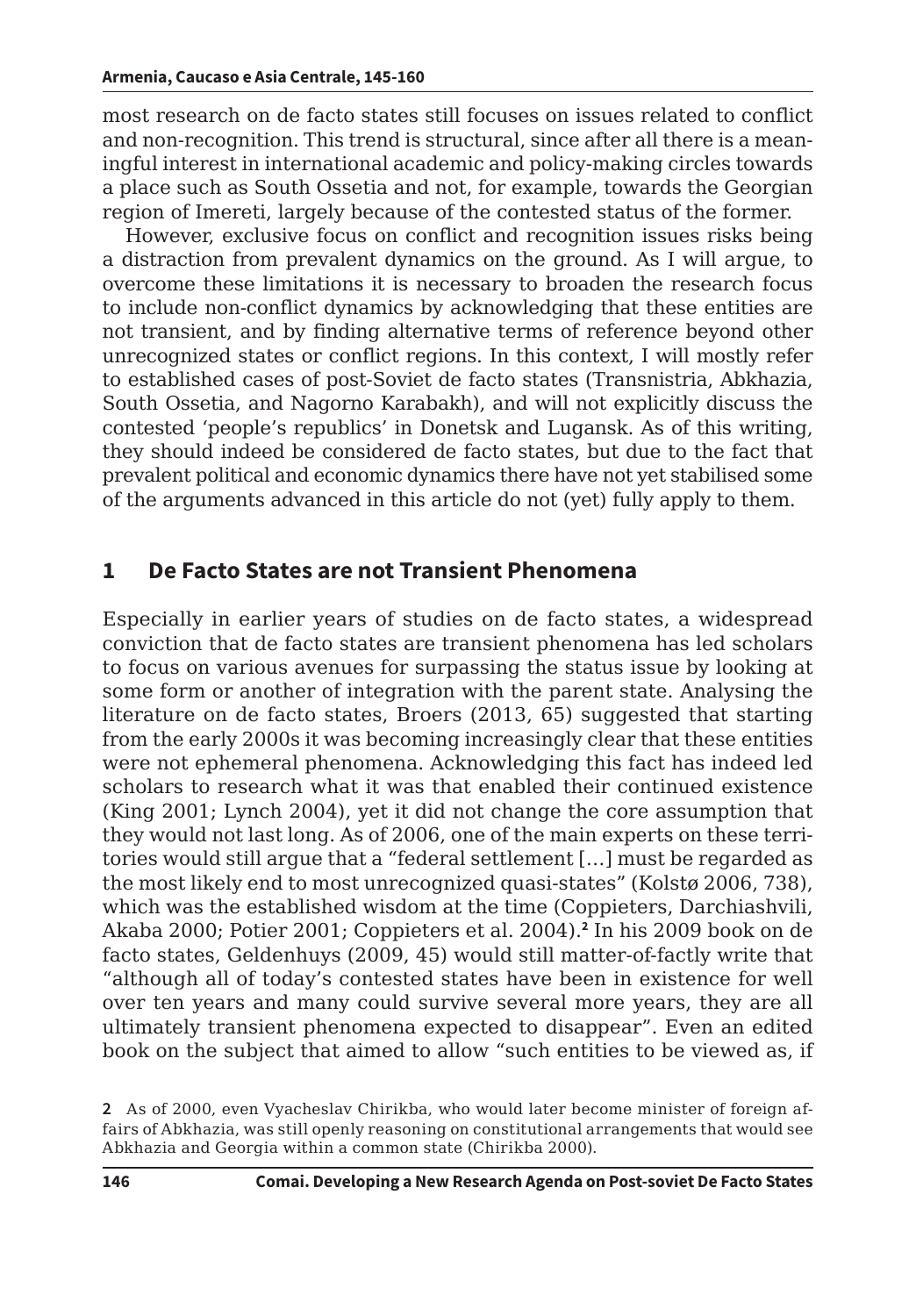not 'regular' features of the international system, at least ones of a more perennial rather than anomalous nature" (Caspersen, Stansfield 2011, 20), concludes with a chapter that focuses on options for reintegration with the parent state and explicitly refuses to take in consideration prolonged existence in their current status or further integration with the patron as plausible options (Anderson 2011, 195).

Widespread reluctance to posit that de facto states are here to stay is likely due to the fact that they have predominantly been analysed as conflicts to be solved, possibly in a way that is compatible with prevalent international norms, rather than as a type of jurisdiction that could well remain part of the international system for decades to come. However, as the experience of violent conflict has largely disappeared from the daily life of local residents and the vast majority of domestic political debates bears no direct relationship to either conflict or the parent state, seeking to explain prevalent political and economic dynamics primarily through the prism of conflict becomes increasingly problematic. Even if the situation is far from static – they are "Not frozen!" as the title of a recent publication emphatically highlighted (Fischer 2016) – dynamics have somewhat stabilised in comparison to the early post-war years. Fundamentally, residents, de facto authorities, as well as their patron, have started to think for the long-term, thus marking a change from strictly conflict-related dynamics that largely characterised the 1990s. Even in the case of Nagorno Karabakh, where the possibility of full-scale war looms large, the process of state building continues unabated and both local actors and external supporters are planning for the long term.

Indeed, in recent years some publications have dealt in more detail with the dynamics taking place in these entities without building their arguments around the conflict issue, for example analysing domestic electoral processes (Ó Beacháin 2012, 2015; Stefanczak, Connolly 2015) or the legislative framework introduced by de facto authorities (Comai, Venturi 2015). It is in this context that I argue that research on de facto states should be based on the assumption that current arrangements will last for the foreseeable future. Since neither widespread internationally recognised independence or reintegration with the parent state is in sight, studies aimed at understanding and explaining – rather than changing – the object of research should focus on the current configuration of these territories, based on de facto statehood and strong (and possibly increasing) integration with their patron.**<sup>3</sup>**

**<sup>3</sup>** Of course, research that is explicitly oriented at policy-making or conflict-resolution may well take a different perspective.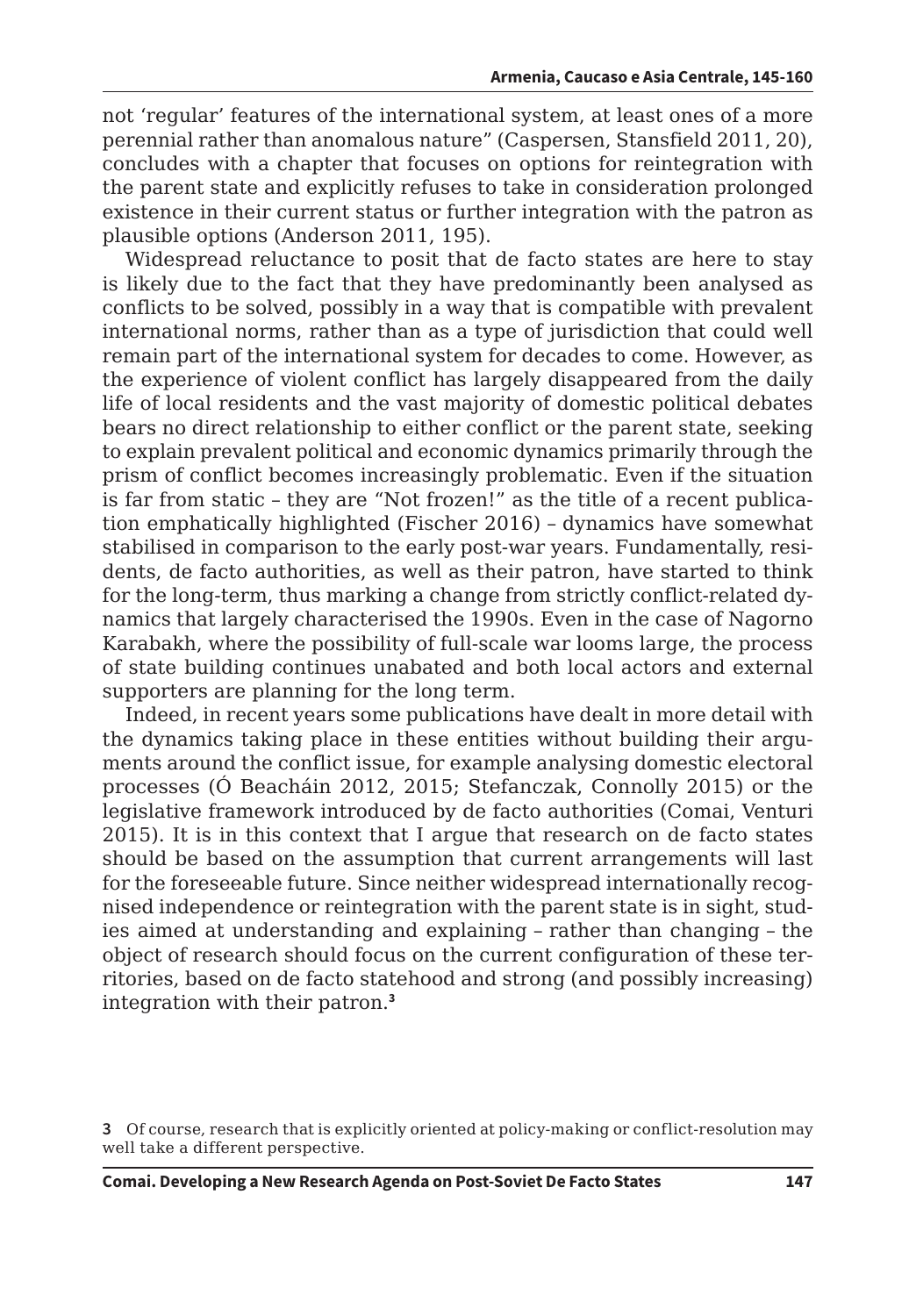#### **2 Terms of Comparison**

Scholars who have published research on post-Soviet de facto states, while often with a discernible area studies background, have ventured with comparisons including unrecognized states in other world regions to gain new insights and favour theory development. Caspersen's (2012) volume is a case in point and at the time of this writing clearly represents an essential point of reference for students of de facto states. From their side, scholars who worked on de facto states in other world regions, such as Somaliland (Richards, Smith 2015) and Iraqi Kurdistan (Voller 2012), made reference to research on the post-Soviet cases, since the existence of a cluster of cases favoured a fruitful scholarly debate on key concepts.

However, even when the focus of research was not limited to a specific world region, terms of comparison have mostly been conflict regions and separatist territories, including in large-scale longitudinal studies such as the one proposed by Florea (2014, 2017), who created a dataset with yearly data starting in 1945 with figures and indicators for various aspects of all entities that fit his definition of de facto state. While approaching the study of post-Soviet de facto states, to the traditional question 'what is it a case of?', most scholars have (implicitly or explicitly) answered that they are primarily contested territories, either in a class of their own with other unrecognized states, or to be compared with (post-)conflict regions.**<sup>4</sup>**

This has been identified as one of the issues hindering further development of the scholarship on de facto states. Seymour (Closson et al. 2013, 679-80), for example, argued that "the study of de facto states needs to move beyond the narrow focus on a heterogeneous set of unrecognized states", partly because comparing, for example, Taiwan and Nagorno Karabakh may not be really useful to gain a better understanding of prevalent dynamics in these territories. Basing case selection on international recognition (or rather, lack thereof) has clear benefits for scholars specifically interested in the status issue or international diplomacy, but as the focus of the research shifts to other aspects, its limits become more apparent. Pegg (2017, 21-2) similarly argued that there is a need for more comparative work, including not only de facto states but also "other adjacent phenomena".

Post-Soviet de facto states are by all accounts contested territories, by definition lacking widespread international recognition. They are also post-Soviet, largely dependent on a patron, as well as of very small in size: all of them would fall under the most established definition of micro-states,

**<sup>4</sup>** Berg and Kuusk's (2010) article on degrees of sovereignty is a partial exception, since they include in their index, along de facto states, also dependent territories, autonomous regions, governments in exile and de jure states. Isachenko and Schlichte's (2007) working paper comparing dynamics in Transnistria and Uganda focusing in particular on tax collection is by all accounts an exception, even if limited in scope.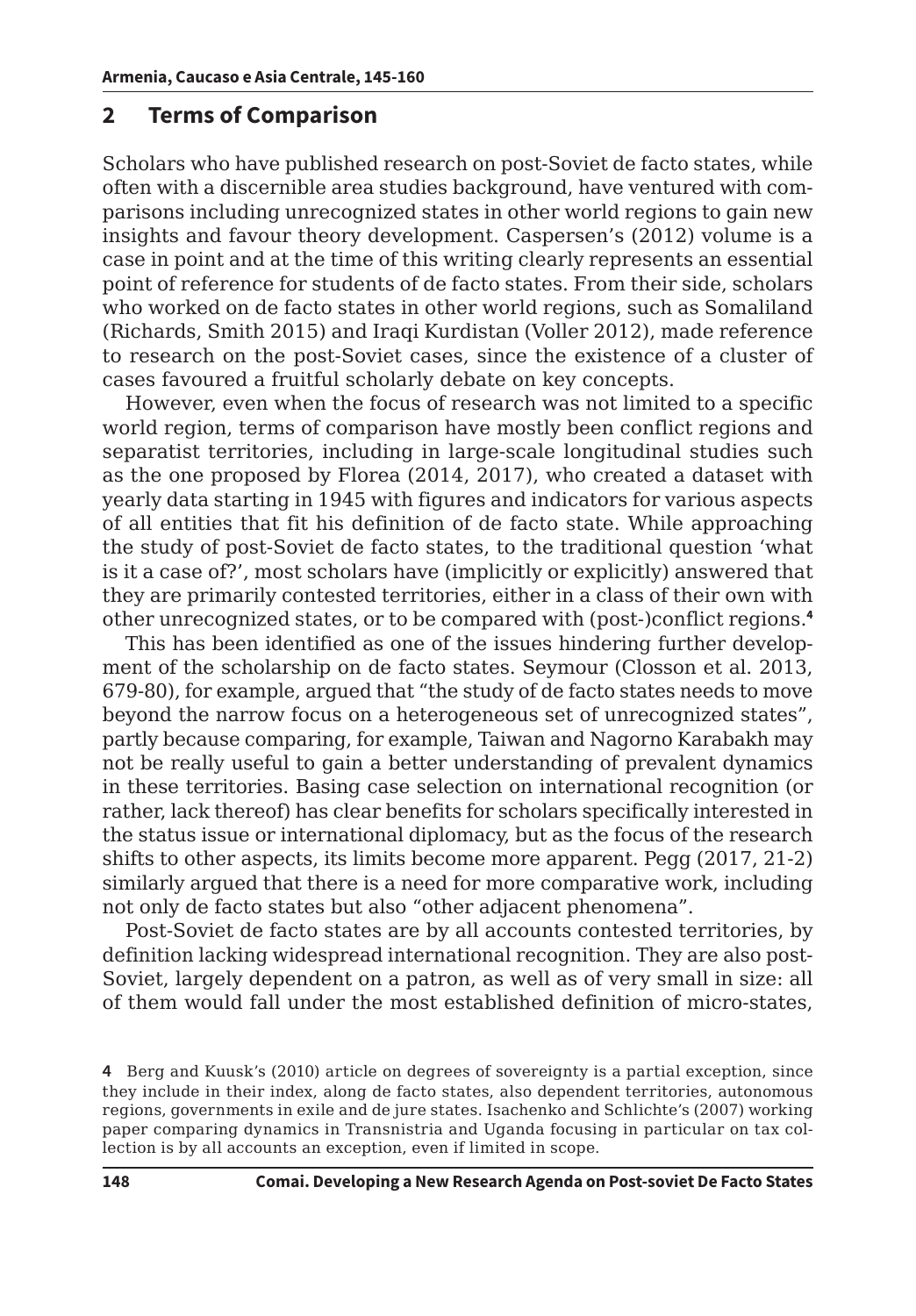if they were internationally recognised. Their being post-Soviet has been structurally kept in consideration in most analyses, in particular those by area studies specialists. Dependence has also been variously debated, even if mostly as a proxy to establish to what extent these should be considered de facto independent, rather than puppet states (Caspersen 2008; Berg, Kamilova 2012), or to highlight a situation that has been characterised as paradoxical, i.e. the observation that "in their fight for independence, the secessionist entities are quickly 'outsourcing' this independence to another state" (Popescu 2006, 8).**<sup>5</sup>** But is this situation so unusual? As I will argue in the next section, not at all: it is on the contrary very common for small jurisdictions to be dependent on external support from a patron, and to seek further integration with it rather than struggle to achieve more independence. So what seems paradoxical at first sight becomes unsurprising as soon as post-Soviet de facto states are conceptualised as small dependent jurisdictions, rather than secessionist entities.

# **3 De Facto States and Other Small Dependent Jurisdictions**

I have argued at length elsewhere the merits of conceptualising post-Soviet de facto states primarily as small dependent jurisdictions in order to deal with a number of potential research questions (Comai 2018b, 193). Such an approach – it is worth highlighting – does not imply discounting the impact of lack of recognition or the (post-)conflict dimension, as this conceptualisation should not be understood as exclusive, but rather as complementary to established characterisations. Small dependent jurisdictions are located in different world regions, and have seemingly very little in common with post-Soviet de facto states. Indeed, both sovereign and non-sovereign territories as different as Greenland and the Marshall Islands would fit the definition:

entities with a substantial degree of self-government, a population of less than one million, and structural assistance that routinely covers for more than one-third of public expenditure without leaving a residue of debt can be considered small dependent jurisdictions. (Comai 2018b, 183)**<sup>6</sup>**

**<sup>5</sup>** Caspersen (2009, 49) also made reference to "the paradoxical situation that external dependence is necessary for de facto independence (from the de jure parent state) to be maintained".

**<sup>6</sup>** For reference, see also the partly overlapping definition of "partially independent territories" proposed by Rezvani (2016, 271): "PITs can be defined (and distinguished from other forms) by their nationalistically distinct populations, their constitutionally unincorporated status, and their entrenched powers that they divide and share with a sovereign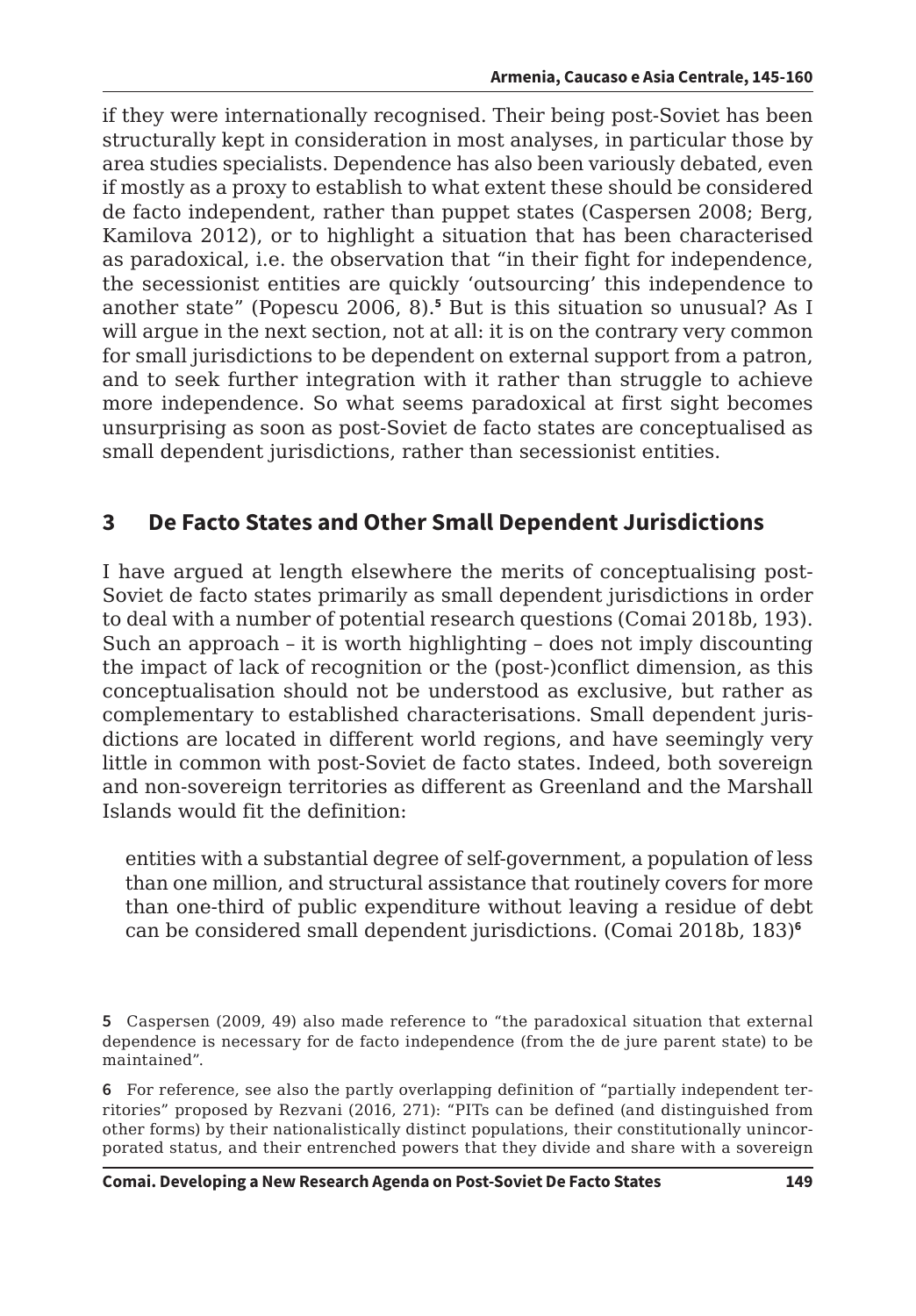In spite of the evident differences, a number of dynamics in these two sets of entities follow similar patterns. For example, the treaties of alliance between Russia on the one hand, and Abkhazia and South Ossetia on the other, (Kremlin.ru 2014, 2015; Ambrosio, Lange 2016) resemble closely the Compacts of Association between the United States of America and Micronesia, the Marshall Islands, and Palau (e.g. Shuster 2009). The Compacts include a defence agreement (these countries do not have an own army, and offer exclusive basing rights to the US), financial assistance covering for most of budget expenditure, a requirement for foreign policy to be coordinated with the patron, freedom of movement to the US, and a number of other measures aimed at providing technical assistance for strengthening local institutions and capacity building. Financial support is planned for the long term, and military cooperation, technical assistance, and overall support are expected to continue indefinitely. In brief, the core components of these agreements broadly correspond with those at the centre of the Russia-sponsored treaties with Abkhazia and South Ossetia.

While the treaties themselves are revealing, the dependent relationship they create has far-reaching consequences on the political economy of these places. In an important theoretical article, Broers (2015) discussed at length the impact of external assistance on the political economy and, as a consequence, on the nature of the political regimes of post-Soviet de facto states: dynamics related to aid ultimately shape the political system and the citizen-power relationship. After Russia's recognition in 2008, Abkhazia turned from a subsistent political economy, to a political economy largely based on rents coming in the form of assistance from Russia. In this context, "the ruling elite operates as a 'monopoly mediator', controlling the interface between exogenous resource opportunities and local society" (Broers 2015, 275). While export-led (or tourism-led) development remains in principle possible for post-Soviet de facto states (as they do for other small dependent jurisdictions), the predominant role of the patron in enabling such opportunities reinforces their dependence and fundamentally shapes how local elites struggle for legitimacy.

This is true, for example, also in Transnistria, where there is a relatively strong industrial sector that exports most of its goods not towards Russia, but rather towards Moldova and EU economies. Indeed, local factories can produce competitive goods largely because of the structural subsidies they receive from Russia, including gas and electricity at subsidised prices. In Transnistria, Abkhazia, and South Ossetia, the budget of de facto authorities, as well as the pension system, is largely sponsored by Russia: Russian assistance is effectively the main driver of the local economy. In these

<sup>(</sup>core) state. They also possess most powers over their domestic affairs, some powers over foreign policy, but no powers over the external use of the military".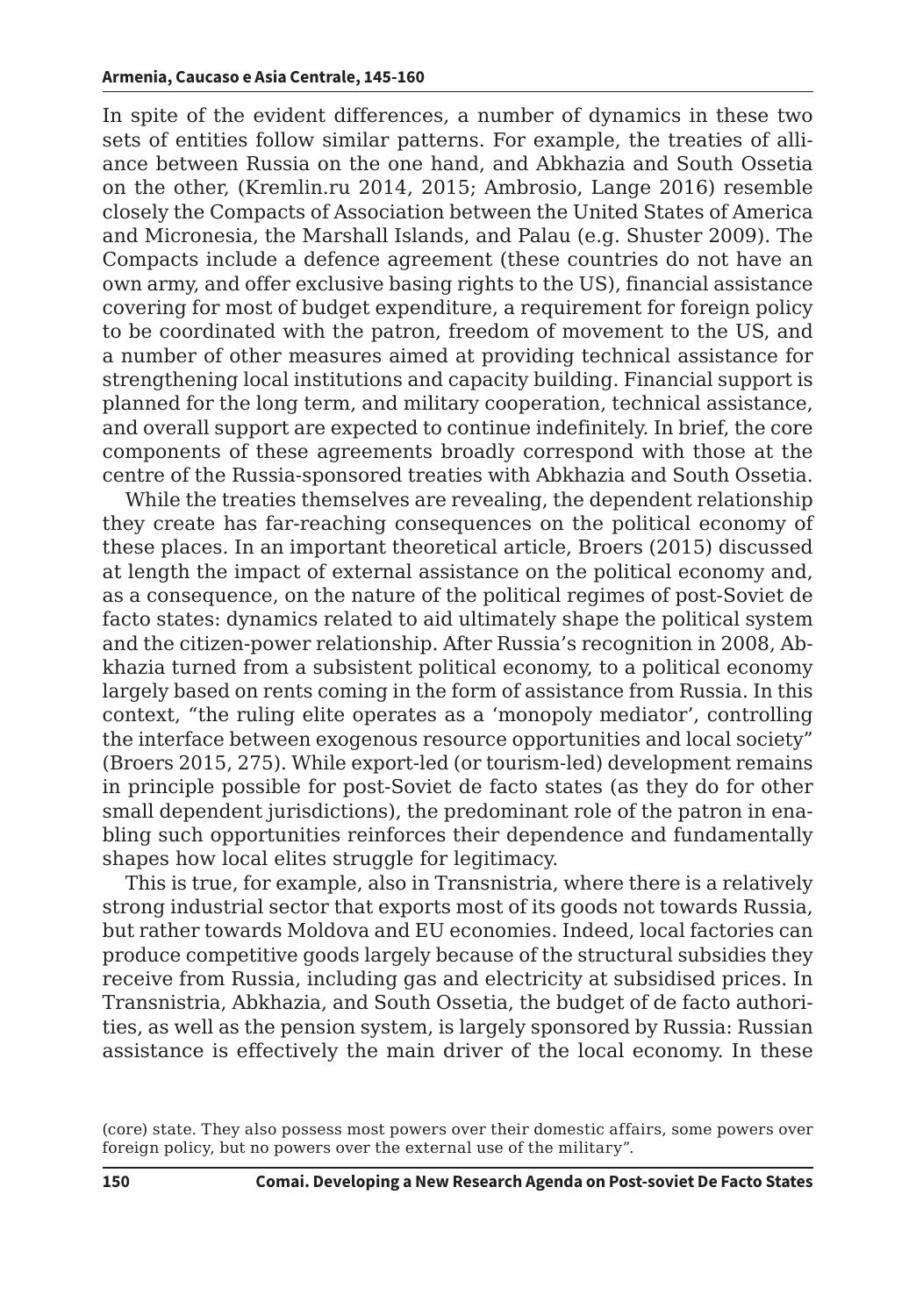territories, the flow of remittances that fundamentally contributes to the incomes of an important share of households (in particular in Transnistria) also comes mainly from Russia. In the case of Nagorno Karabakh, more than 50 per cent of the budget of de facto authorities is directly (and officially) sponsored by Yerevan, and assistance from diaspora organisations fundamentally contributes to the building and maintenance of infrastructure and social services.**<sup>7</sup>** As appears from this brief characterisation, all post-Soviet de facto states fit to some extent the MIRAB model introduced by Bertram and Watters (1985; Bertram 1999) to characterise Pacific islands whose economy is based on the one hand on migration and remittances, and on the other on aid and bureaucracy (i.e. an unusually high share of residents working for the state apparatus).

Such dynamics inevitably have consequences on the practices needed by a given ruling group in de facto states to ensure their political survival. As in recent years (with the exception of Nagorno Karabakh) security threats appear less imminent, local elites must demonstrate to their electorate their capability to deliver public goods and services in order to ensure domestic legitimacy. Given the fact that in the post-2008 context this capability is largely dependent on external assistance from Russia, they must also make sure to be on good terms with their main patron. Indeed, the claim of being best suited to ensure continued assistance from the patron is inevitably a key component of electoral competition, as appeared most evidently in the 2016 presidential elections in Transnistria (Kolstø, Blakkisrud 2017).

Again, this situation is not unique to post-Soviet de facto states, but rather one they have in common with small dependent jurisdictions around the globe. In some instances, local elites actively seek further integration with the patron and loudly declare their readiness to give up local self-government in order to demonstrate their loyalty to the metropolitan power (this is the case of South Ossetia, as well as – for example – France's Mayotte). In others, such as Abkhazia, the political leadership must walk a tightrope: on the one hand they must demonstrate their loyalty to the patron to ensure flows of assistance, on the other, they must demonstrate to their domestic constituents that they are not renouncing independence and that they are standing firm on certain issues.**<sup>8</sup>** The structural tensions

**<sup>7</sup>** For a brief outline of external assistance to post-Soviet de facto states, see in particular Comai 2017a. On Armenian diaspora assistance to Nagorno Karabakh, see in particular Adriaans 2017.

**<sup>8</sup>** The public debate in Abkhazia on the right to buy land for non-citizens of Abkhazia (including Russians), for example, highlights this structural tension. Scientific surveys of public opinion have been conducted in post-Soviet de facto states and remain a key point of reference for gauging public attitudes in these territories (O'Loughlin, Kolossov, Toal 2011; Toal, O'Loughlin 2016, 2017).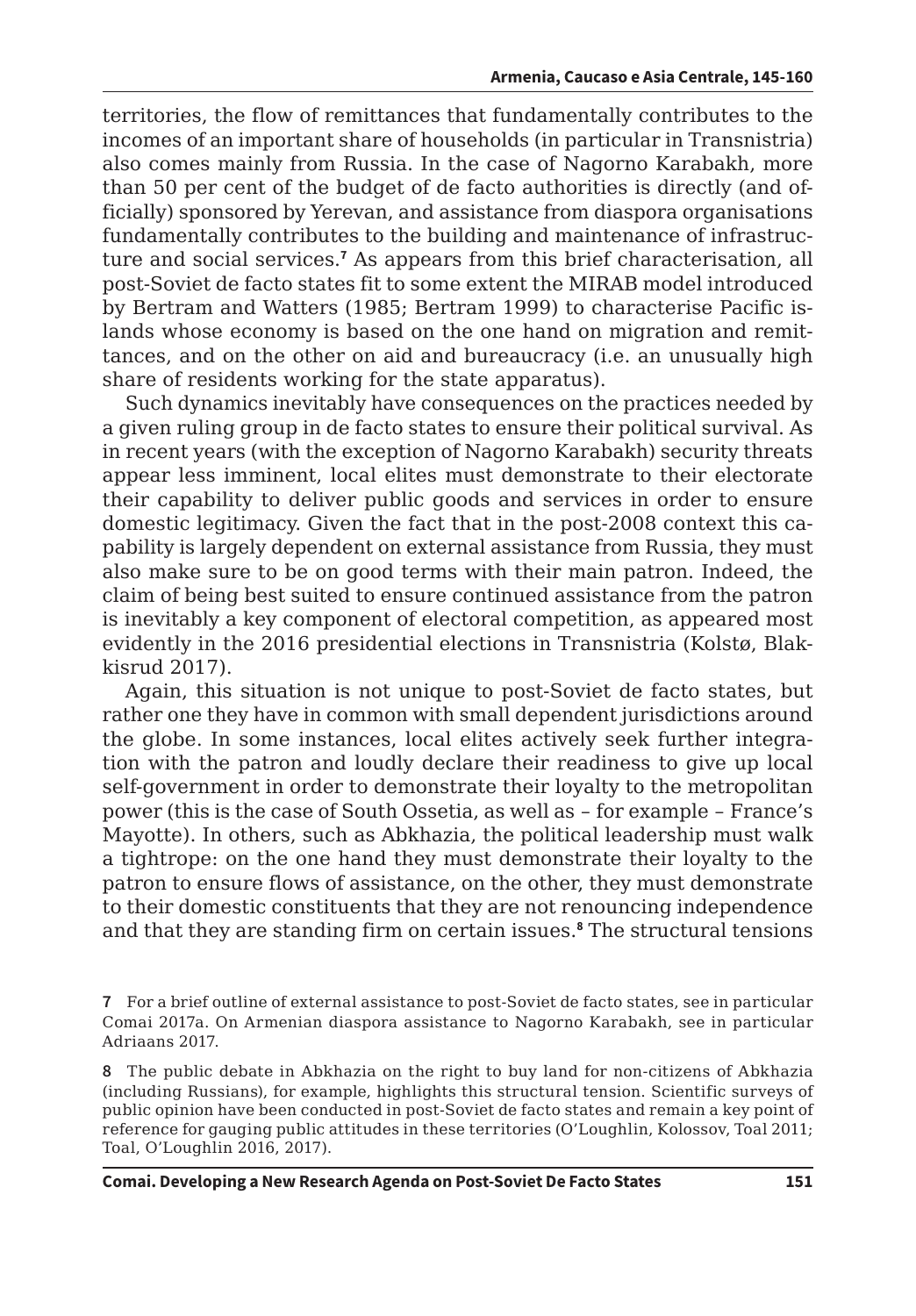between different types of legitimacy, including the contrast between internal and external legitimacy (by definition, de facto states have a degree of the former and lack the latter), have previously been discussed in the literature on de facto states,**<sup>9</sup>** yet again without pointing at the fact that domestic struggles for legitimacy follow similar logics in other dependent jurisdictions on both sides of the sovereignty divide.

Among non-sovereign jurisdictions, a geographically closer and relevant set of terms of comparison is that of sub-state entities in the Russian federation. Along the key set of indicators that characterise the abovementioned MIRAB model, republics in the Northern Caucasus apparently present remarkable similarities with post-Soviet de facto states. Besides, a significant part of budget expenditure in Abkhazia and South Ossetia is determined jointly by the local authorities in Sukhumi and Tskhinvali, and the Russian Ministry for North Caucasus. On the whole, the considerable similarities among these two sets of jurisdictions could serve to highlight some of the aspects that are actually peculiar to unrecognized states.

### **4 Russian Assistance**

Previous research has acknowledged the high level of dependence of post-Soviet de facto states on their patron, yet it has not approached some of the questions that routinely appear in studies dealing with external assistance. For example, is this assistance effective? Does it lead to economic growth (e.g. Doucouliagos, Paldam 2009)? What are the risks of aid volatility in this context (e.g. Iulai 2014)? Does large-scale, sustained aid lead to the 'resource curse' phenomenon and crowd out other economic sectors, slowing potential growth outside the aid-dependent booming public sector (Fraenkel 2006)? And does financial and technical assistance effectively contribute to state building, or does it contribute to corruption and other destabilizing dynamics? These latter questions are often at the core also of studies on international assistance in post-conflict contexts, including for example Afghanistan (e.g. Zürcher 2012) and, perhaps more relevantly for the analysis of assistance to de facto states, Kosovo (e.g. Lemay-Hébert, Murshed 2016). Yet such questions – prominent in other contexts – barely appear in the literature on post-Soviet de facto states.

The lack of scholarship on these issues in relation to post-Soviet de facto states has a number of possible explanations. Some of them are simply related to the relatively small volume of scholarship on these territories, and the fact that many researchers who dealt with them have a distinct

**<sup>9</sup>** See in particular Caspersen 2015. Fur further debates on legitimacy in this context, see also Berg 2012; Krasner, Risse 2014; and Pegg, Kolstø 2015.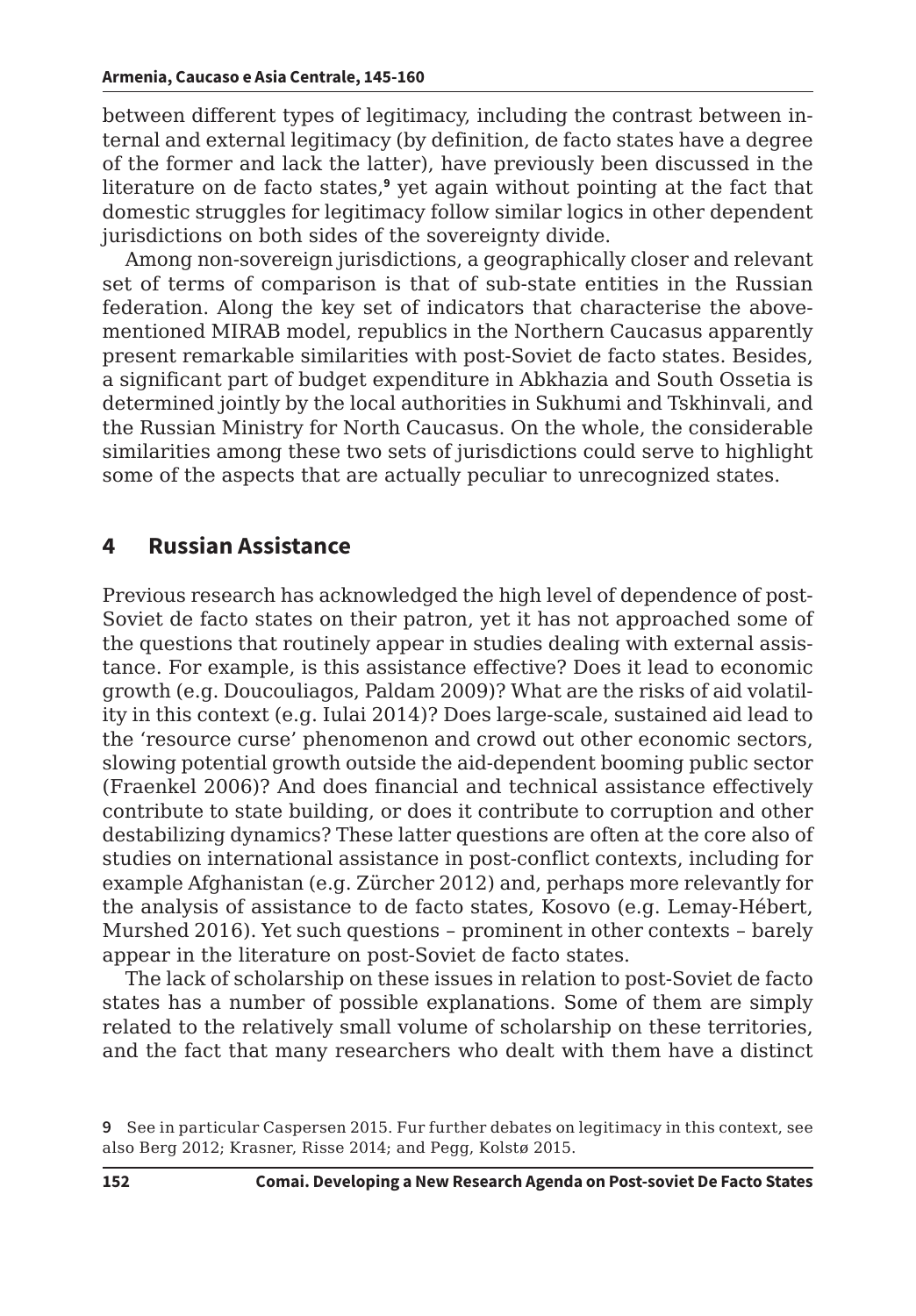area studies background. Perhaps, the fact that expenses for aid to these territories are covered by the Russian taxpayer, rather than from the coffers of Western governments, makes questions about aid-effectiveness less urgent for English-language scholars.**<sup>10</sup>** Broadly speaking, however, there seems to be also a reluctance to refer to Russian presence in these territories using established concepts and frameworks of analysis.

Even when Russia's implementation of certain forms of assistance is quite distant from established international practices, it may however still be useful to apply the terminology and analytical tools used in other contexts, even if only to highlight the differences. For example, a rich debate on Russian peacekeeping in its 'near abroad' in the 1990s (Baev 1994; Allison 1994; Shashenkov 1994; Baev 1999; Mackinlay, Cross 2003) has allowed gaining important insights on the peculiar dynamics sustaining Russian peacekeeping missions. By the same token, analysing Russian assistance to post-Soviet de facto states as a (possibly, but not necessarily) *sui generis* case of externally-led state building may also prove to offer valuable insights. Even applying a concept such as 'security sector reform', often associated with a democratisation agenda,**<sup>11</sup>** to – for example – Russia's assistance in revamping Abkhazia's police, military and customs service may contribute to shed light on the impact of Russia's 'occupation' on local governance dynamics, and Moscow's role in the region. It is worth highlighting that applying the language of 'state building' and 'security sector reform' does not imply a positive value judgement on these policies. For example, even scholars who may normatively disapprove of the US policy in Iraq, and use terms such as 'invasion' and 'occupation' to describe it, would still apply to American assistance in the region concepts such as institution building, development aid, and security sector reform, even if only to criticise how such activities have been implemented.

## **5 Conclusions**

There are two arguments and one corollary at the core of this article. Firstly, studies focused on post-Soviet de facto states aimed at understand-

**11** For example, Sedra (2007, 7) pointed out how the model of security sector reform has been associated with "a normative framework featuring a holistic vision of reform that balanced the need to enhance the effectiveness of the security forces with the imperative of entrenching principles of democratic governance and the rule of law".

**<sup>10</sup>** The European Union, international organisations such as UNHCR and UNDP, as well as a number of NGOs often sponsored by Western governments, do provide assistance to some of these entities (in particular to Abkhazia and Transnistria). The sums involved, however, are relatively small when compared to the size of financial assistance directed towards other conflict regions.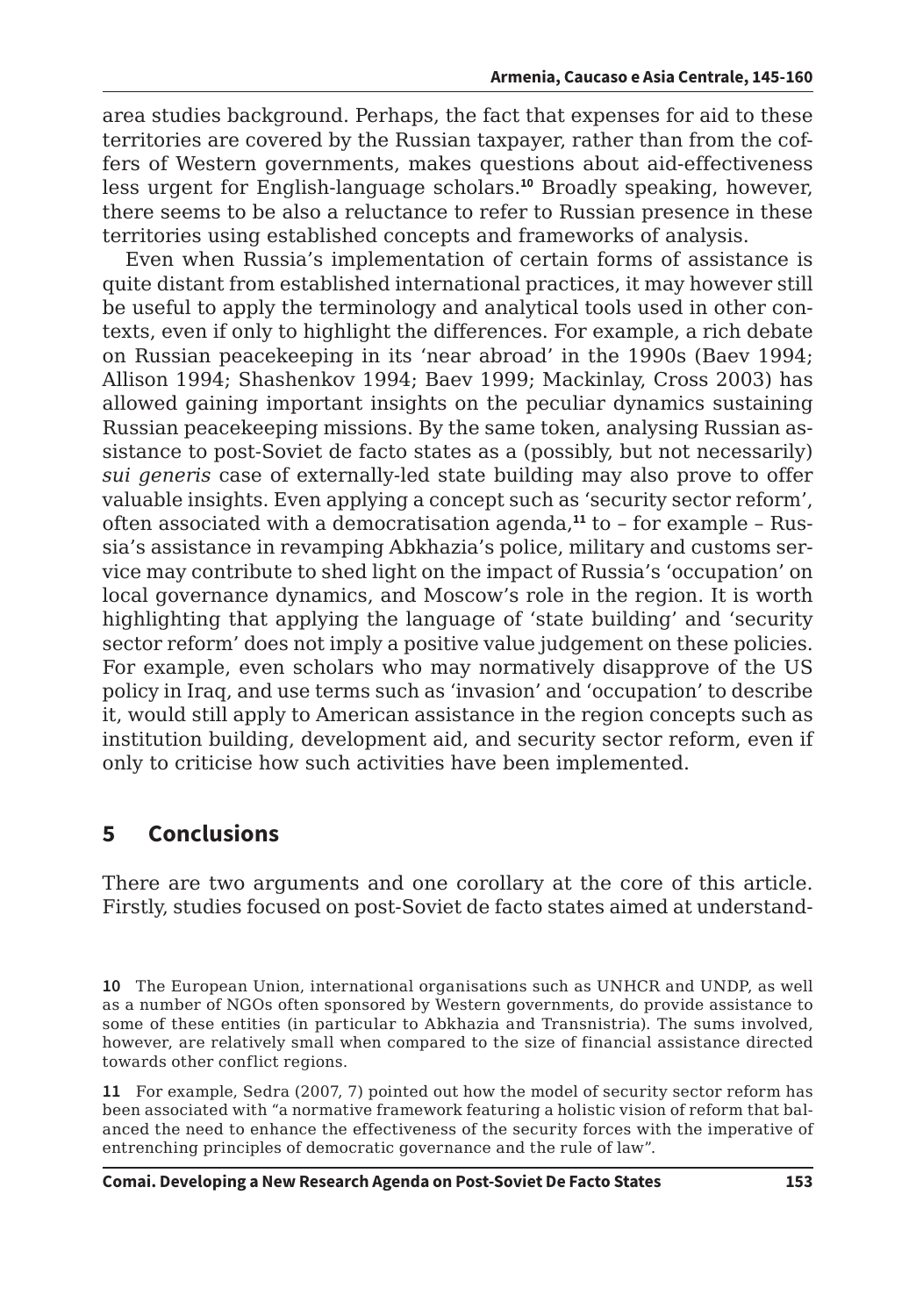ing and explaining – rather than changing – the object of research should be based on the working assumption that these entities will continue to exist in their current configuration (unrecognized, dependent on external assistance, and integrating with their patron) for the foreseeable future. This understanding impacts not only research that deals with potential long-term developments in these territories, but fundamentally defines the research questions that should be considered meaningful and relevant to understand the present situation.

Secondly, the literature on post-Soviet de facto states has structurally focused on issues related to the contested status of these entities, and terms of comparison have been (with very few exceptions) either other unrecognized states or conflict regions. Partly as a consequence, a number of research questions that have featured prominently in the scholarship on jurisdictions that share many similarities with them (but whose status is not contested) have been substantially ignored. Introducing new terms of comparison and complementary conceptualizations of de facto states enables to look at them beyond the issues of contested status and conflict, and to achieve a better understanding of a whole range of dynamics that remain so far under-unexplored. Scholarly traditions largely unrelated to conflict studies may provide useful starting points for developing meaningful research questions, using established terminology, analytical tools, and concepts. Theoretical explorations drawing, for example, on the literature on post-colonialism (Broers 2015) and on small dependent jurisdictions (Comai 2018b, 2018a), should open the way for more extended empirical research. Alternative research methods – such as structured analysis of web contents (Comai 2015, 2017b) – that are increasingly common in other research fields but still uncommon in area studies could also fruitfully be applied to the study of these entities to facilitate data collection and comparison.

As pointed out at the very beginning of this article, there is a significant interest towards post-Soviet de facto states in policy-making and academic circles almost exclusively because of their contested status. As a consequence, it would then seem only appropriate for scholars and experts to focus exactly on these aspects. Yet, by enhancing our understanding of prevalent dynamics that characterise the economy, the struggle for legitimacy and political competition within these entities, as well as the impact of external dependence and patron-client relations, will enable finding better answers to research questions related to the status issue, as well as to point at more effective approaches to overcome the current stalemate in conflict negotiations.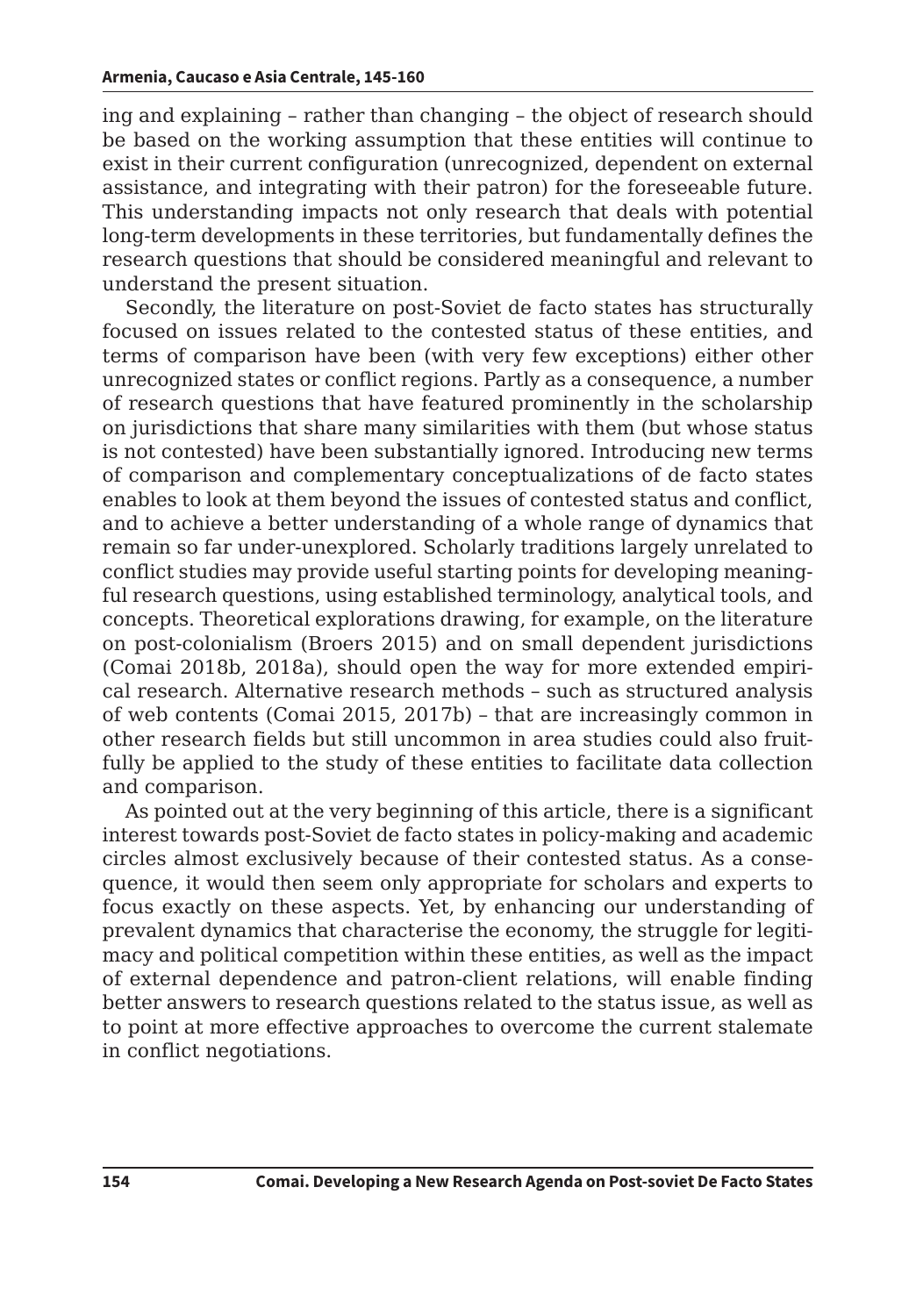#### **Bibliography**

- Adriaans, Rik (2017). "The Humanitarian Road to Nagorno-Karabakh. Media, Morality and Infrastructural Promise in the Armenian Diaspora". *Identities*, August, 1-19. DOI 10.1080/1070289X.2017.1358004.
- Allison, Roy (1994). "Peacekeeping in the Soviet Successor States". 18. Chaillot Papers. Paris: Institute for Security Studies, Western European Union. URL http://aei.pitt.edu/cgi/users/login?target=http%3A%2F%2Faei. pitt.edu%2F469%2F1%2Fchai18e.html (2018-10-16).
- Ambrosio, Thomas; Lange, William A. (2016). "The Architecture of Annexation? Russia's Bilateral Agreements with South Ossetia and Abkhazia". *Nationalities Papers*, 44(5), 673-93. DOI 10.1080/00905992.2016.1203300.
- Anderson, Liam (2011). "Reintegrating Unrecognized States". Caspersen, Nina; Stansfield, Gareth R.V. (eds), *Unrecognised States in the International System*. New York: Routledge, 183-206.
- Baev, Pavel K. (1994). "Russia's Experiments and Experience in Conflict Management and Peacemaking". *International Peacekeeping*, 1(3), 245- 60. DOI 10.1080/13533319408413508.
- Baev, Pavel K. (1999). "Russia's Stance against Secessions: From Chechnya to Kosovo". *International Peacekeeping*, 6(3), 73-94. DOI 10.1080/13533319908413786.
- Berg, Eiki (2012). "Parent States versus Secessionist Entities: Measuring Political Legitimacy in Cyprus, Moldova and Bosnia-Hercegovina". *Europe-Asia Studies*, 64(7): 1271-96. DOI 10.1080/09668136.2012.698048.
- Berg, Eiki; Kamilova, Sandra (2012). "How Can a de Facto State Be Distinguished from a Puppet State? Analysis of Transnistrian-Russian Relations and Dependences". Kasekamp, Andres (ed.), *Estonian Foreign Policy Yearbook 2011*. Tallin: Estonian Foreign Policy Institute, 151-82. URL http://www.evi.ee/old/lib/valispol2011.pdf (2018-10-16).
- Berg, Eiki; Kuusk, Ene (2010). "What Makes Sovereignty a Relative Concept? Empirical Approaches to International Society". *Political Geography*, 29(1), 40-9. DOI 10.1016/j.polgeo.2010.01.005.
- Bertram, Geoffrey (1999). "The MIRAB Model Twelve Years On". *The Contemporary Pacific*, 11(1), 105-38.
- Bertram, Geoffrey; Watters, R.F. (1985). "The MIRAB Economy in South Pacific Microstates". *Pacific Viewpoint. Change, Conflict, Continuity*, 26(3), 497-519.
- Broers, Laurence (2013). "Recognising Politics in Unrecognised States. 20 Years of Enquiry into the de Facto States of the South Caucasus". *Caucasus Survey*, 1(1), 59-74. DOI 10.1080/23761199.2013.11417283.
- Broers, Laurence (2015). "Resourcing de Facto Jurisdictions. A Theoretical Perspective on Cases in the South Caucasus". *Caucasus Survey*, 3(3), 269-90. DOI 10.1080/23761199.2015.1102450.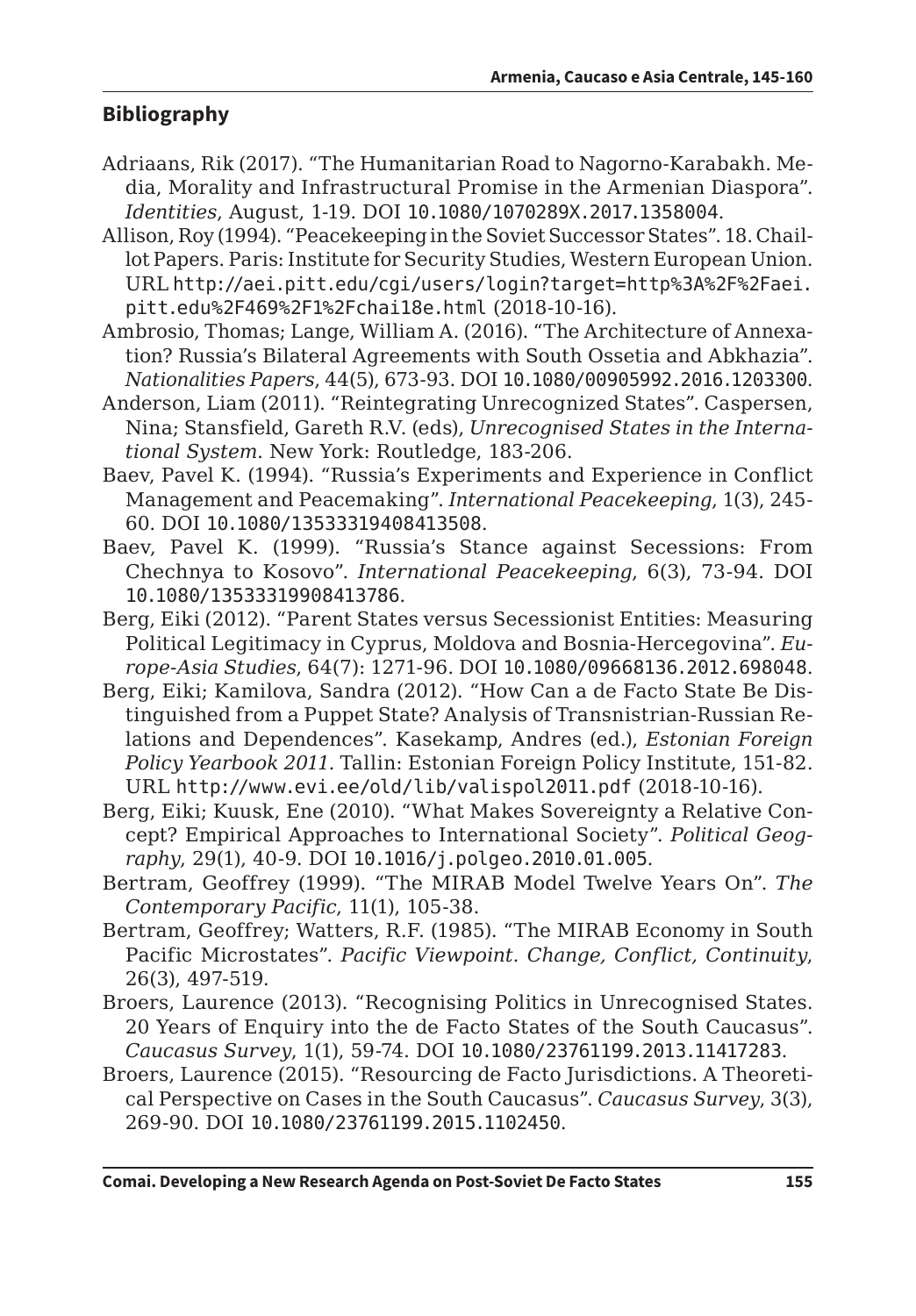- Caspersen, Nina (2008). "Between Puppets and Independent Actors. Kin-State Involvement in the Conflicts in Bosnia, Croatia and Nagorno Karabakh". *Ethnopolitics*, 7(4), 357-72. DOI 10.1080/17449050701618546.
- Caspersen, Nina (2009). "Playing the Recognition Game. External Actors and De Facto States". *The International Spectator*, 44(4), 47-60. DOI 10.1080/03932720903351146.
- Caspersen, Nina (2012). *Unrecognized States. The Struggle for Sovereignty in the Modern International System*. Cambridge (UK); Malden (MA): Polity.
- Caspersen, Nina (2015). "Degrees of Legitimacy. Ensuring Internal and External Support in the Absence of Recognition". *Geoforum*, 66, November, 184-92. DOI 10.1016/j.geoforum.2014.10.003.
- Caspersen, Nina; Stansfield, Gareth R.V. (eds) (2011). *Unrecognized States in the International System*. New York: Routledge. Exeter Studies in Ethno Politics.
- Chirikba, Vyacheslav A (2000). "Georgia and Abkhazia. Proposals for a Constitutional Model". Coppieters, Bruno; Darchiashvili, David; Akaba, Natella (eds), *Federal Practice: Exploring Alternatives for Georgia and Abkhazia*. Brussels: VUB University Press, 233-78.
- Closson, Stacy; Kolstø, Pål; Seymour, Lee J.M.; Caspersen Nina (2013). "Unrecognized States. The Struggle for Sovereignty in the Modern International System". *Nationalities Papers*, 41(4), 675-83. DOI 10.1080/00905992.2013.776527.
- Comai, Giorgio (2015). "Post-Soviet de Facto States Online". Schreiber, William; Kosienkowski, Marcin (eds), *Digital Eastern Europe*. Wrocław: KEW, 92-7.
- Comai, Giorgio (2017a). "The External Relations of de Facto States in the South Caucasus". *Caucasus Analytical Digest*, 94, May, 8-14.
- Comai, Giorgio (2017b). "Quantitative Analysis of Web Content in Support of Qualitative Research. Examples from the Study of Post-Soviet De Facto States". *Studies of Transition States and Societies*, 9(1), 14-34. URL http://publications.tlu.ee/index.php/stss/article/view/346 (2018-10-16).
- Comai, Giorgio (2018a). *What Is the Effect of Non-Recognition? The External Relations of de Facto States in the Post-Soviet Space* [PhD thesis]. Dublin: Dublin City University. URL http://doras.dcu.ie/22159/ (2018-10-16).
- Comai, Giorgio (2018b). "Conceptualising Post-Soviet de Facto States as Small Dependent Jurisdictions". *Ethnopolitics*, 17(2), 181-200. DOI 10.1080/17449057.2017.1393210.
- Comai, Giorgio; Venturi, Bernardo (2015). "Language and Education Laws in Multi-Ethnic de Facto States. The Cases of Abkhazia and Transnistria". *Nationalities Papers*, 43(6), 886-905. DOI 10.1080/00905992.2015.1082996.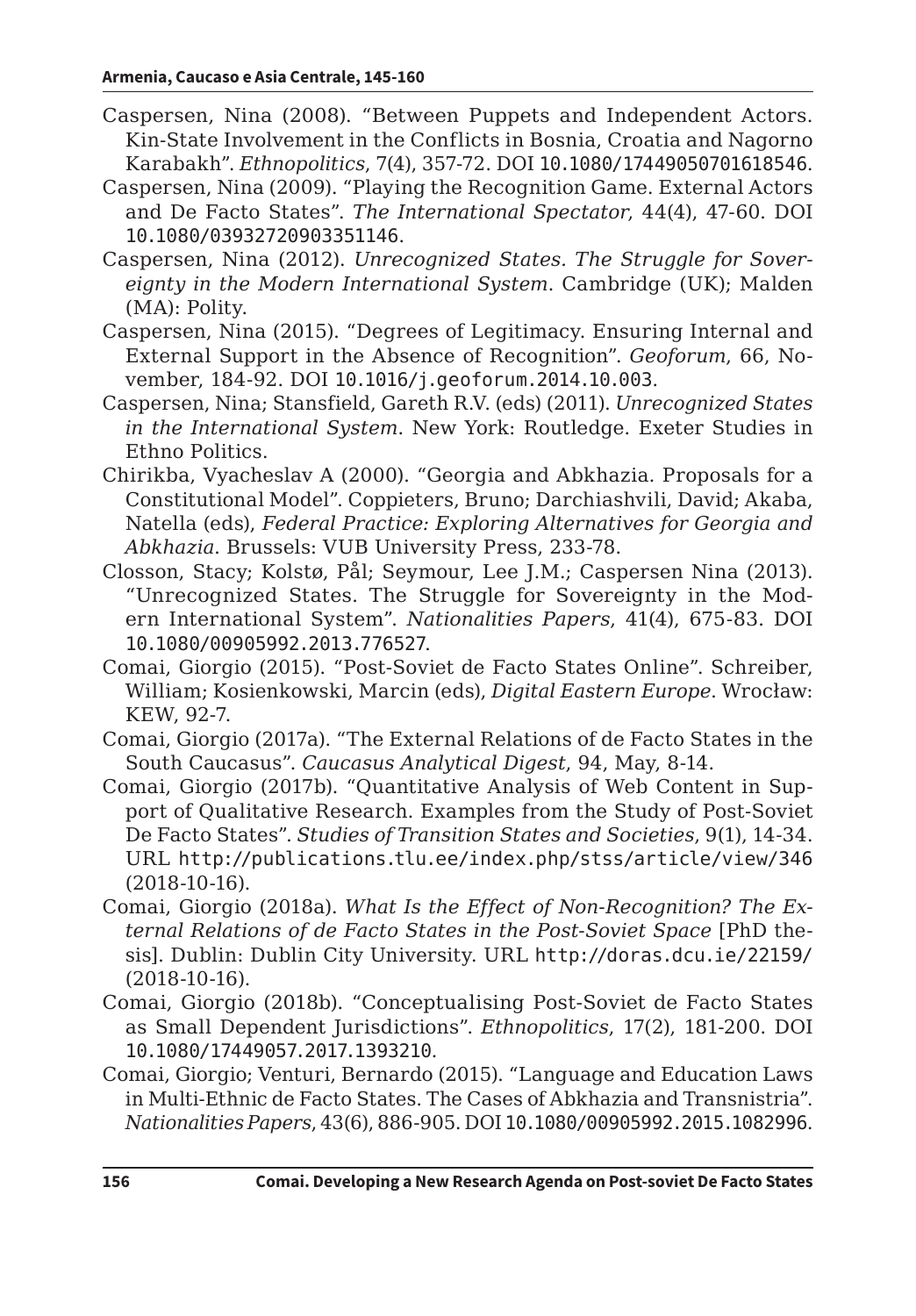- Coppieters, Bruno; Darchiashvili, David; Akaba, Natella (eds) (2000). *Federal Practice. Exploring Alternatives for Georgia and Abkhazia*. Brussels: VUB University Press.
- Coppieters, Bruno; Emerson, Michael; Huysseune, Michel; Koviridze, Tamara; Noutcheva, Gergana; Tocci, Nathalie; Vahl, Marius (2004). *Europeanization and Conflict Resolution. Case Studies from the European Periphery*. Ghent: Academia Press.
- Doucouliagos, Hristos; Paldam, Martin (2009). "The Aid Effectiveness Literature. The Sad Results of 40 Years of Research". *Journal of Economic Surveys*, 23(3), 433-61. DOI 10.1111/j.1467-6419.2008.00568.x.
- Fischer, Sabine (2016). "Not Frozen!". SWP Research Paper. Berlin: Stiftung Wissenschaft und Politik. URL https://bit.ly/2dq1hjS (2018-10- 16).
- Florea, Adrian (2014). "De Facto States in International Politics (1945- 2011): A New Data Set". *International Interactions*, 40(5), 788-811. DOI https://doi.org/10.1080/03050629.2014.915543.
- Florea, Adrian (2017). "De Facto States: Survival and Disappearance (1945-2011)". *International Studies Quarterly*, 61(2), 337-51. DOI https:// doi.org/10.1093/isq/sqw049.
- Fraenkel, Jon (2006). "Beyond MIRAB: Do Aid and Remittances Crowd out Export Growth in Pacific Microeconomies?". *Asia Pacific Viewpoint*, 47(1), 15-30. DOI 10.1111/j.1467-8373.2006.00300.x.
- Geldenhuys, Deon (2009). *Contested States in World Politics*. New York: Palgrave Macmillan.
- Isachenko, Daria; Schlichte, Klaus (2007). "The Crooked Ways of State Building. How Uganda and Transnistria Muddle Through the International System". *Working Paper Micropolitics*, 4. Berlin: Institute for Social Science.
- Iulai, Letasi (2014). "Aid Volatility: Is It a Problem in Tuvalu?". *Asia & the Pacific Policy Studies*, 1(2), 379-94. DOI 10.1002/app5.30.
- King, Charles (2001). "The Benefits of Ethnic War. Understanding Eurasia's Unrecognized States". World Politics, 53(4), 524-52. DOI 10.1353/ wp.2001.0017.
- Kolstø, Pål (2006). "The Sustainability and Future of Unrecognized Quasi-States". *Journal of Peace Research*, 436), 723-40. DOI 10.1177/0022343306068102.
- Kolstø, Pål; Blakkisrud, Helge (2017). "Regime Development and Patron-Client Relations. The 2016 Transnistrian Presidential Elections and the 'Russia Factor'". *Demokratizatsiya*, 25(4), 50328.
- Krasner, Stephen D.; Risse, Thomas (2014). "External Actors, State-Building, and Service Provision in Areas of Limited Statehood. Introduction". *Governance*, 27(4), 545-67. DOI https://doi.org/10.1111/gove.12065.
- Kremlin.ru (2014). "Договор между Российской Федерацией и Республикой Абхазия о союзничестве и стратегическом партнерстве"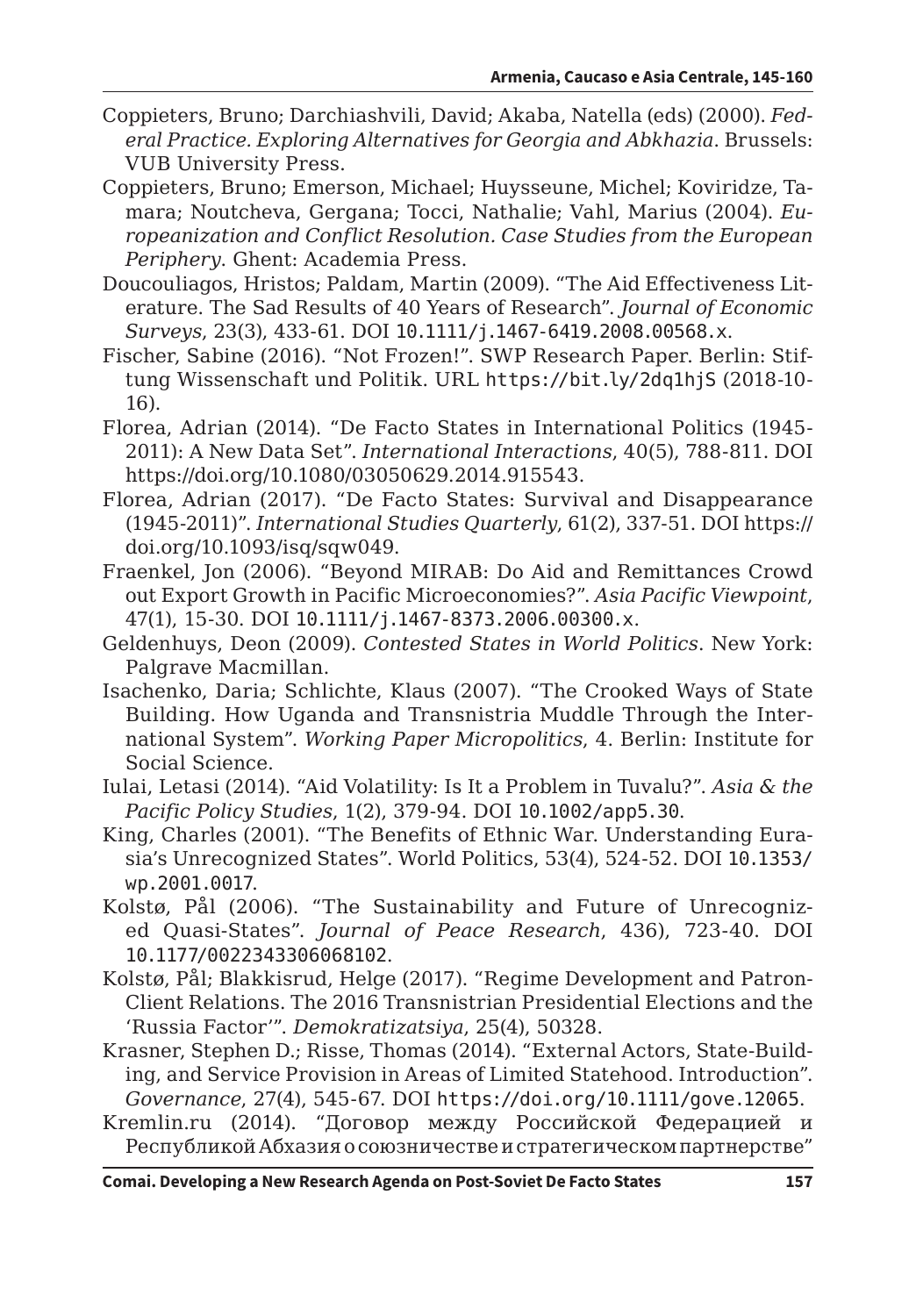(Treaty between the Russian Federation and the Republic of Abkhazia on Alliance and Strategic Partnership). Kremlin.Ru. 24 November 2014. URL http://kremlin.ru/supplement/4783.

- Kremlin.ru (2015). "Договор между Российской Федерацией и Республикой Южная Осетия о союзничестве и интеграции" (Treaty between the Russian Federation and the Republic of South Ossetia on Alliance and Integration). Kremlin.Ru. 18 March 2015. URL http:// kremlin.ru/supplement/4819.
- Lemay-Hébert, Nicolas; Murshed, Syed Mansoob (2016). "Rentier Statebuilding in a Post-Conflict Economy: The Case of Kosovo". *Development and Change*, 47(3), 517-41. DOI 10.1111/dech.12230.
- Lynch, Dov (2004). *Engaging Eurasia's Separatist States: Unresolved Conflicts and De Facto States*. Washington: US Institute of Peace Press.
- Mackinlay, John; Cross, Peter (eds) (2003). *Regional Peacekeepers. The Paradox of Russian Peacekeeping*. Tokyo; New York: United Nations University Press.
- Ó Beacháin, Donnacha (2012). "The Dynamics of Electoral Politics in Abkhazia". *Communist and Post-Communist Studies*, 45(1-2), 165-74. DOI 10.1016/j.postcomstud.2012.03.008.
- Ó Beacháin, Donnacha (2015). "Elections without Recognition. Presidential and Parliamentary Contests in Abkhazia and Nagorny Karabakh". *Caucasus Survey*, 3(3), 239-57. DOI 10.1080/23761199.2015.1086571.
- Ó Beacháin, Donnacha; Comai, Giorgio; Tsurtsumia-Zurabashvili, Ann (2016). "The Secret Lives of Unrecognised States. Internal Dynamics, External Relations, and Counter-Recognition Strategies". *Small Wars & Insurgencies*, 27(3), 440-66. DOI 10.1080/09592318.2016.1151654.
- Ó Beacháin Stefanczak, Karolina; Connolly, Eileen (2015). "Gender and Political Representation in the de Facto States of the Caucasus. Women and Parliamentary Elections in Abkhazia". *Caucasus Survey*, 3(3), 258- 68. DOI 0.1080/23761199.2015.1086570.
- O'Loughlin, John; Kolossov, Vladimir; Toal, Gerald (2011). "Inside Abkhazia. Survey of Attitudes in a De Facto State". *Post-Soviet Affairs*, 27(1), 1-36. DOI 10.2747/1060-586X.27.1.1.
- Pegg, Scott (1998). *International Society and the de Facto State*. Aldershot; Brookfield, USA: Ashgate.
- Pegg, Scott (2017). "Twenty Years of de Facto State Studies: Progress, Problems, and Prospects". *Oxford Research Encyclopedia of Politics*. Oxford University Press. DOI 10.1093/acrefore/9780190228637.013.516.
- Pegg, Scott; Kolstø, Pål (2015). "Somaliland: Dynamics of Internal Legitimacy and (Lack of) External Sovereignty". *Geoforum*, 66, November, 193-202. DOI 10.1016/j.geoforum.2014.09.001.
- Popescu, Nicu (2006). "'Outsourcing' de Facto Statehood. Russia and the Secessionist Entities in Georgia and Moldova". *CEPS Policy Briefs*, 109, July. Brussels: Centre for European Policy Studies. URL http://www.